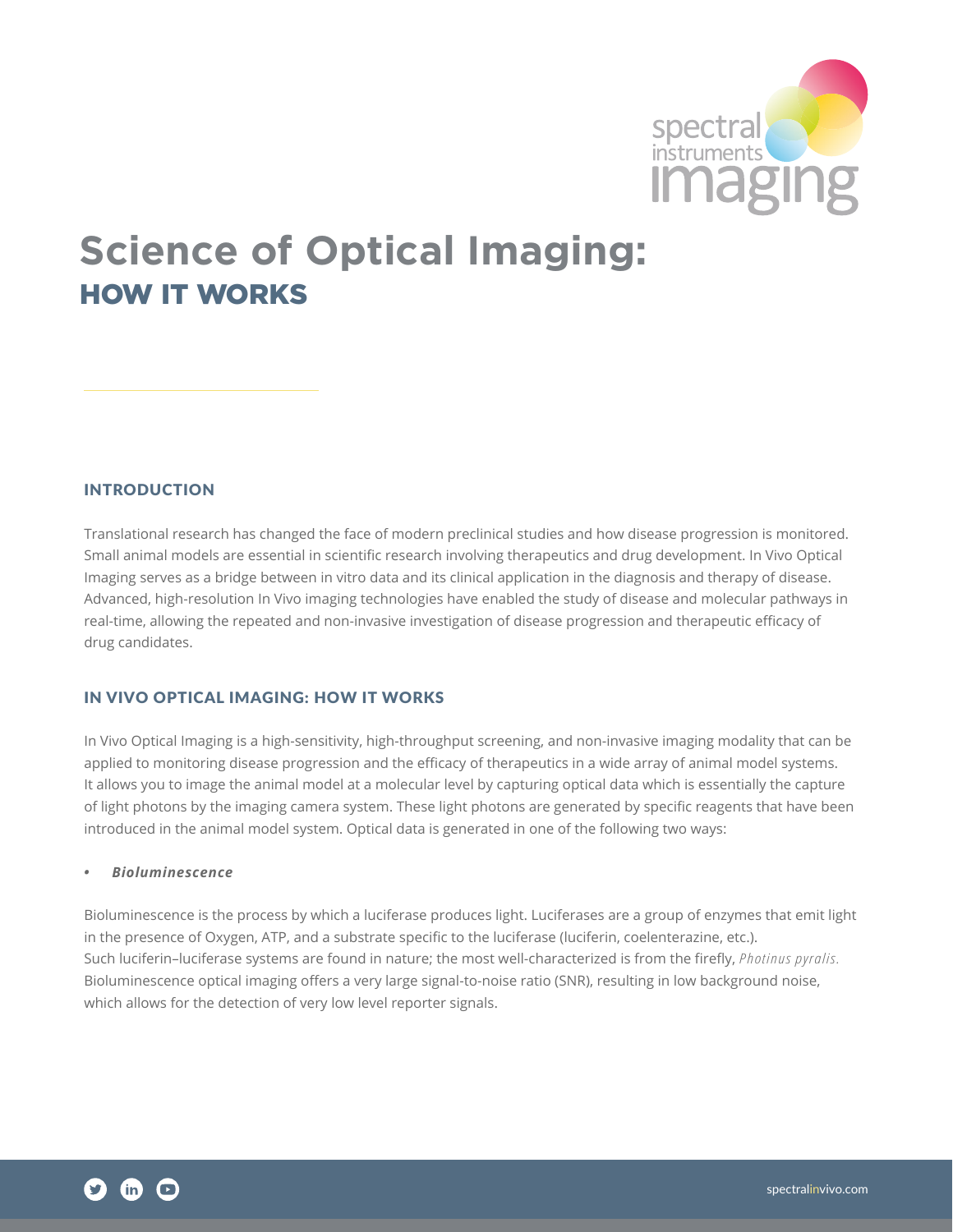#### *• Fluorescence*

The process by which a reporter fluorophore absorbs excitation light from an external source and re-emits photons with longer wavelengths. Fluorescent optical imaging can result in a much smaller SNR, but offers greater specificity of reporter signal with inducible/ conditional expression.

In both bioluminescent and fluorescent In Vivo Optical Imaging, the emitted light is captured by a highly sensitive, deeply cooled CCD camera system and presented to the user for quantification.



*[https://www.thermofisher.com/ae/en/home/life-science/protein-biology/protein-biology-learning-center/protein-biology-re](https://www.thermofisher.com/ae/en/home/life-science/protein-biology/protein-biology-learning-center/protein-biology-resource-library/pierce-protein-methods/luciferase-reporters.html)[source-library/pierce-protein-methods/luciferase-reporters.html](https://www.thermofisher.com/ae/en/home/life-science/protein-biology/protein-biology-learning-center/protein-biology-resource-library/pierce-protein-methods/luciferase-reporters.html)*

# KEY ADVANTAGES OF IN VIVO OPTICAL IMAGING

Following are some of the features of In Vivo Optical Imaging that give it an edge over the other imaging techniques:

- **• High sensitivity**
- **• Fast, real-time data acquisition**
- **• High throughput screening and large field of view**
- **• Non-invasive imaging**
- **• Allows whole-animal imaging**

# IN VIVO OPTICAL IMAGING LIMITATIONS

The primary limitation of In Vivo Optical Imaging is the impeded penetration of light through living tissue by oxygenated hemoglobin and melanin. This decreases the emission of light with bioluminescence, and decreases both excitation and emission light in fluorescence. This phenomenon not only minimizes the depth of penetration within tissue, but also varies depending upon where in the visible spectrum (380-750nm) the light in question falls.